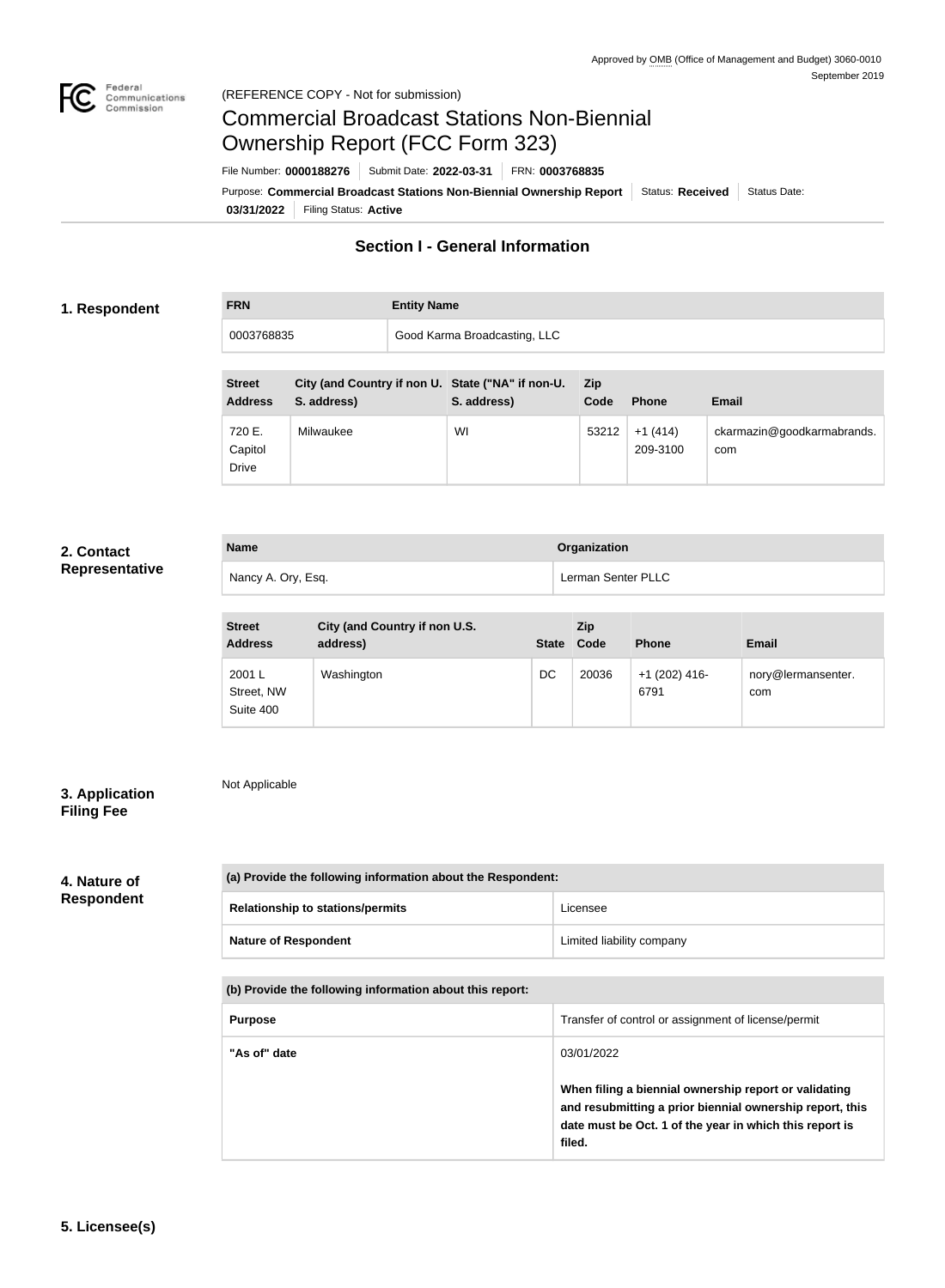**/Permittees(s) and Station(s) /Permit(s)**

**Respondent is filing this report to cover the following Licensee(s)/Permittee(s) and station(s)/permit(s):**

| Licensee/Permittee Name      | <b>FRN</b> |
|------------------------------|------------|
| Good Karma Broadcasting, LLC | 0003768835 |

| Fac. ID No. | <b>Call Sign</b> | <b>City</b>        | <b>State</b> | <b>Service</b> |
|-------------|------------------|--------------------|--------------|----------------|
| 4474        | <b>WXRO</b>      | <b>BEAVER DAM</b>  | WI           | <b>FM</b>      |
| 4475        | <b>WBEV</b>      | <b>BEAVER DAM</b>  | WI           | AM             |
| 4477        | <b>WTLX</b>      | <b>MONONA</b>      | WI           | <b>FM</b>      |
| 24143       | <b>WUUB</b>      | <b>JUPITER</b>     | <b>FL</b>    | <b>FM</b>      |
| 28509       | <b>WKNR</b>      | <b>CLEVELAND</b>   | OH           | AM             |
| 33255       | <b>KSPN</b>      | <b>LOS ANGELES</b> | CA           | AM             |
| 35148       | <b>WEFL</b>      | <b>TEQUESTA</b>    | <b>FL</b>    | AM             |
| 65636       | <b>WEPN</b>      | <b>NEW YORK</b>    | <b>NY</b>    | AM             |
| 70659       | <b>WWGK</b>      | <b>CLEVELAND</b>   | OH           | AM             |
| 70771       | <b>WGKB</b>      | <b>WAUKESHA</b>    | WI           | AM             |
| 71092       | <b>WTTN</b>      | <b>COLUMBUS</b>    | WI           | AM             |
| 73303       | <b>WMVP</b>      | <b>CHICAGO</b>     | IL           | AM             |

#### **Section II – Non-Biennial Ownership Information**

## **1. 47 C.F.R. Section 73.3613 and Other Documents**

Licensee/Permittee Respondents should list all contracts and other instruments set forth in 47 C.F.R. Section 73.3613(a) through (c) for the facility or facilities listed on this report. In addition, attributable Local Marketing Agreements (LMAs) and attributable Joint Sales Agreements (JSAs) must be disclosed by the licensee of the brokering station on its ownership report. If the agreement is an attributable LMA, an attributable JSA, or a network affiliation agreement, check the appropriate box. Otherwise, select "Other." Non-Licensee/Permittee Respondents should select "Not Applicable" in response to this question.

| PVV4111911\ 1111911114\1911                     |                                                     |  |  |  |
|-------------------------------------------------|-----------------------------------------------------|--|--|--|
| Description of contract or instrument           | <b>OPERATING AGREEMENT</b>                          |  |  |  |
| Parties to contract or instrument               | STATE OF DELAWARE                                   |  |  |  |
| Date of execution                               | 07/1997                                             |  |  |  |
| Date of expiration                              | No expiration date                                  |  |  |  |
| <b>Agreement type</b><br>(check all that apply) | Other<br><b>Agreement Type: OPERATING AGREEMENT</b> |  |  |  |

#### **2. Ownership Interests**

**(a)** Ownership Interests. This Question requires Respondents to enter detailed information about ownership interests by generating a series of subforms. Answer each question on each subform. The first subform listing should be for the Respondent itself. If the Respondent is not a natural person, also list each of the officers, directors, stockholders, non-insulated partners, non-insulated members, and any other persons or entities with a direct attributable interest in the Respondent pursuant to the standards set forth in 47 C.F.R. Section 73.3555. (A "direct" interest is one that is not held through any intervening companies or entities.) List each interest holder with a direct attributable interest in the Respondent separately.

Leave the percentage of total assets (Equity Debt Plus) field blank for an interest holder unless that interest holder has an attributable interest in the Respondent solely on the basis of the Commission's Equity Debt Plus attribution standard, 47 C.F.R. Section 73.3555, Note 2(i).

In the case of vertical or indirect ownership structures, list only those interests in the Respondent that also represent an attributable interest in the Licensee(s) or Permittee(s) for which the report is being submitted.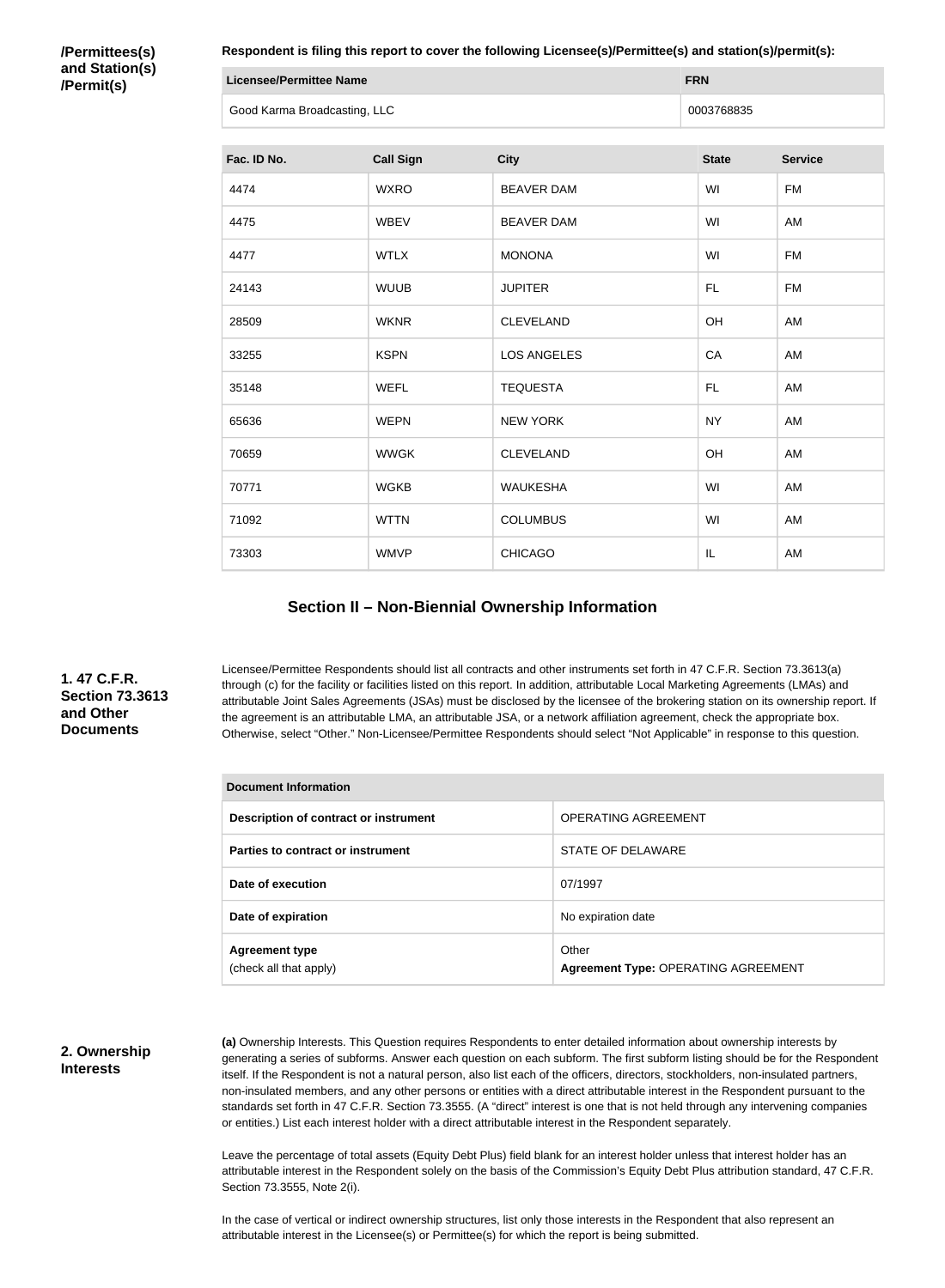Entities that are part of an organizational structure that includes holding companies or other forms of indirect ownership must file separate ownership reports. In such a structure do not report, or file a separate report for, any interest holder that does not have an attributable interest in the Licensee(s) or Permittee(s) for which the report is being submitted.

Please see the Instructions for further detail concerning interests that must be reported in response to this question.

The Respondent must provide an FCC Registration Number for each interest holder reported in response to this question. Please see the Instructions for detailed information and guidance concerning this requirement.

| <b>Ownership Information</b>                            |                                                                                      |                              |                                   |  |
|---------------------------------------------------------|--------------------------------------------------------------------------------------|------------------------------|-----------------------------------|--|
| <b>FRN</b>                                              | 0003768835                                                                           |                              |                                   |  |
| <b>Entity Name</b>                                      |                                                                                      | Good Karma Broadcasting, LLC |                                   |  |
| <b>Address</b>                                          | PO Box                                                                               |                              |                                   |  |
|                                                         | <b>Street 1</b>                                                                      | 720 E. Capitol Drive         |                                   |  |
|                                                         | <b>Street 2</b>                                                                      |                              |                                   |  |
|                                                         | <b>City</b>                                                                          | Milwaukee                    |                                   |  |
|                                                         | State ("NA" if non-U.S.<br>address)                                                  | WI                           |                                   |  |
|                                                         | <b>Zip/Postal Code</b>                                                               | 53212                        |                                   |  |
|                                                         | Country (if non-U.S.<br>address)                                                     | <b>United States</b>         |                                   |  |
| <b>Listing Type</b>                                     | Respondent                                                                           |                              |                                   |  |
| <b>Positional Interests</b><br>(check all that apply)   | Respondent                                                                           |                              |                                   |  |
| <b>Interest Percentages</b><br>(enter percentage values | Voting                                                                               | 0.0%                         | <b>Jointly Held?</b><br><b>No</b> |  |
| from 0.0 to 100.0)                                      | <b>Total assets (Equity Debt</b><br>Plus)                                            | 0.0%                         |                                   |  |
| that do not appear on this report?                      | Does interest holder have an attributable interest in one or more broadcast stations |                              | No                                |  |

**Ownership Information**

| <b>Ownership Information</b> |                                     |                      |  |
|------------------------------|-------------------------------------|----------------------|--|
| <b>FRN</b>                   | 0019399807                          |                      |  |
| <b>Name</b>                  | Craig L. Karmazin                   |                      |  |
| <b>Address</b>               | PO Box                              |                      |  |
|                              | <b>Street 1</b>                     | 720 E. Capitol Drive |  |
|                              | <b>Street 2</b>                     |                      |  |
|                              | <b>City</b>                         | Milwaukee            |  |
|                              | State ("NA" if non-U.S.<br>address) | WI                   |  |
|                              | <b>Zip/Postal Code</b>              | 53212                |  |
|                              | Country (if non-U.S.<br>address)    | <b>United States</b> |  |
|                              |                                     |                      |  |

**Listing Type Other Interest Holder**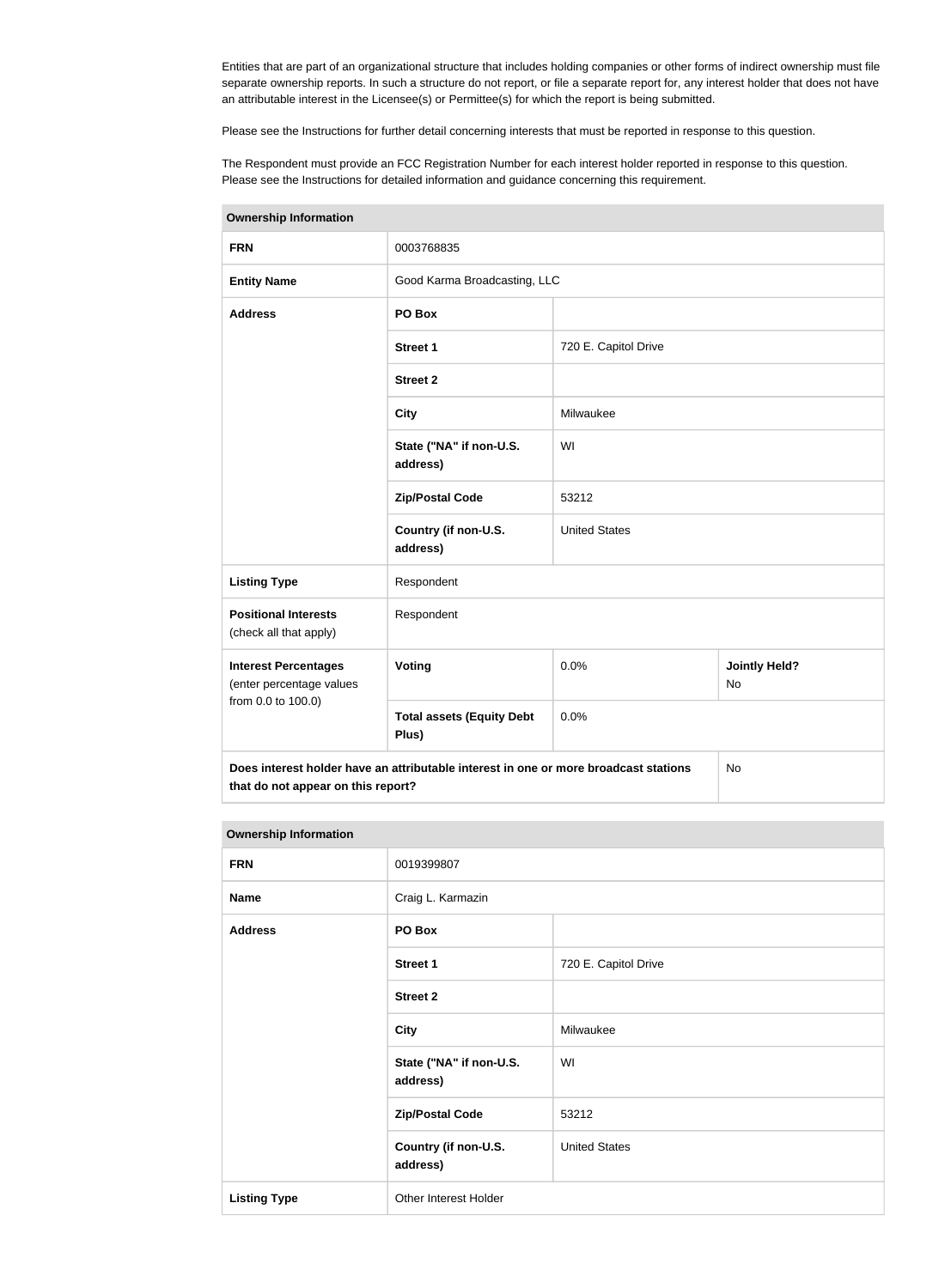| <b>Positional Interests</b><br>(check all that apply)                                                                      | Officer, LC/LLC/PLLC Member               |                                |     |  |
|----------------------------------------------------------------------------------------------------------------------------|-------------------------------------------|--------------------------------|-----|--|
| <b>Interest Percentages</b><br>(enter percentage values                                                                    | Voting                                    | 100.0%<br>Jointly Held?<br>No. |     |  |
| from 0.0 to 100.0)                                                                                                         | <b>Total assets (Equity Debt</b><br>Plus) | 67.7%                          |     |  |
| Does interest holder have an attributable interest in one or more broadcast stations<br>that do not appear on this report? |                                           |                                | Yes |  |

#### **Ownership Information**

| <b>FRN</b>                                                                                                                        | 0021247101                                |                      |                                   |
|-----------------------------------------------------------------------------------------------------------------------------------|-------------------------------------------|----------------------|-----------------------------------|
| <b>Name</b>                                                                                                                       | <b>STEVE Politziner</b>                   |                      |                                   |
| <b>Address</b>                                                                                                                    | PO Box                                    |                      |                                   |
|                                                                                                                                   | <b>Street 1</b>                           | 720 E. Capitol Drive |                                   |
|                                                                                                                                   | <b>Street 2</b>                           |                      |                                   |
|                                                                                                                                   | <b>City</b>                               | Milwaukee            |                                   |
|                                                                                                                                   | State ("NA" if non-U.S.<br>address)       | WI                   |                                   |
|                                                                                                                                   | <b>Zip/Postal Code</b>                    | 53212                |                                   |
|                                                                                                                                   | Country (if non-U.S.<br>address)          | <b>United States</b> |                                   |
| <b>Listing Type</b>                                                                                                               | Other Interest Holder                     |                      |                                   |
| <b>Positional Interests</b><br>(check all that apply)                                                                             | LC/LLC/PLLC Member                        |                      |                                   |
| <b>Interest Percentages</b><br>(enter percentage values                                                                           | Voting                                    | 0.0%                 | <b>Jointly Held?</b><br><b>No</b> |
| from 0.0 to 100.0)                                                                                                                | <b>Total assets (Equity Debt</b><br>Plus) | 10.1%                |                                   |
| Does interest holder have an attributable interest in one or more broadcast stations<br>Yes<br>that do not appear on this report? |                                           |                      |                                   |

#### **Ownership Information**

| <b>FRN</b>     | 0021247077                          |                      |
|----------------|-------------------------------------|----------------------|
| <b>Name</b>    | Sharon Karmazin                     |                      |
| <b>Address</b> | PO Box                              |                      |
|                | <b>Street 1</b>                     | 720 E. Capitol Drive |
|                | <b>Street 2</b>                     |                      |
|                | <b>City</b>                         | Milwaukee            |
|                | State ("NA" if non-U.S.<br>address) | WI                   |
|                | <b>Zip/Postal Code</b>              | 53212                |
|                | Country (if non-U.S.<br>address)    | <b>United States</b> |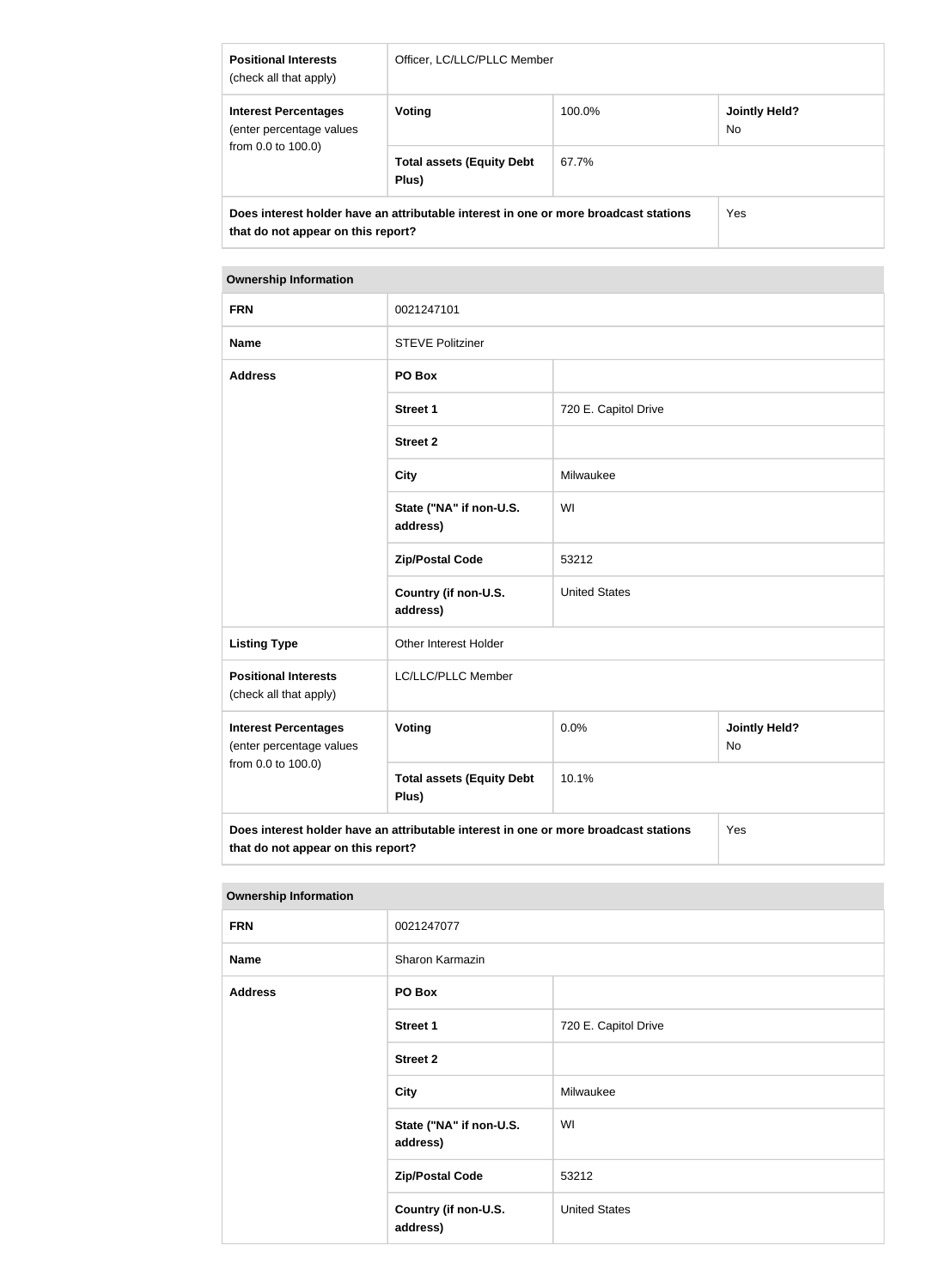| <b>Listing Type</b>                                                                                                        | Other Interest Holder                     |         |                             |
|----------------------------------------------------------------------------------------------------------------------------|-------------------------------------------|---------|-----------------------------|
| <b>Positional Interests</b><br>(check all that apply)                                                                      | LC/LLC/PLLC Member                        |         |                             |
| <b>Interest Percentages</b><br>(enter percentage values<br>from 0.0 to 100.0)                                              | Voting                                    | $0.0\%$ | <b>Jointly Held?</b><br>No. |
|                                                                                                                            | <b>Total assets (Equity Debt</b><br>Plus) | 10.1%   |                             |
| Does interest holder have an attributable interest in one or more broadcast stations<br>that do not appear on this report? |                                           | Yes     |                             |

#### **Ownership Information**

| <b>FRN</b>                                                                                                                        | 0021247135                                |                      |                                   |
|-----------------------------------------------------------------------------------------------------------------------------------|-------------------------------------------|----------------------|-----------------------------------|
| <b>Name</b>                                                                                                                       | <b>SAM PINES</b>                          |                      |                                   |
| <b>Address</b>                                                                                                                    | PO Box                                    |                      |                                   |
|                                                                                                                                   | <b>Street 1</b>                           | 720 E. Capitol Drive |                                   |
|                                                                                                                                   | <b>Street 2</b>                           |                      |                                   |
|                                                                                                                                   | <b>City</b>                               | Milwaukee            |                                   |
|                                                                                                                                   | State ("NA" if non-U.S.<br>address)       | WI                   |                                   |
|                                                                                                                                   | <b>Zip/Postal Code</b>                    | 53212                |                                   |
|                                                                                                                                   | Country (if non-U.S.<br>address)          | <b>United States</b> |                                   |
| <b>Listing Type</b>                                                                                                               | Other Interest Holder                     |                      |                                   |
| <b>Positional Interests</b><br>(check all that apply)                                                                             | LC/LLC/PLLC Member                        |                      |                                   |
| <b>Interest Percentages</b><br>(enter percentage values                                                                           | Voting                                    | 0.0%                 | <b>Jointly Held?</b><br><b>No</b> |
| from 0.0 to 100.0)                                                                                                                | <b>Total assets (Equity Debt</b><br>Plus) | 3.0%                 |                                   |
| Does interest holder have an attributable interest in one or more broadcast stations<br>Yes<br>that do not appear on this report? |                                           |                      |                                   |

#### **Ownership Information**

| <b>FRN</b>     | 0021247176                          |                      |
|----------------|-------------------------------------|----------------------|
| <b>Name</b>    | <b>KEITH WILLIAMS</b>               |                      |
| <b>Address</b> | PO Box                              |                      |
|                | <b>Street 1</b>                     | 720 E. Capitol Drive |
|                | <b>Street 2</b>                     |                      |
|                | City                                | Milwaukee            |
|                | State ("NA" if non-U.S.<br>address) | WI                   |
|                | <b>Zip/Postal Code</b>              | 53212                |
|                |                                     |                      |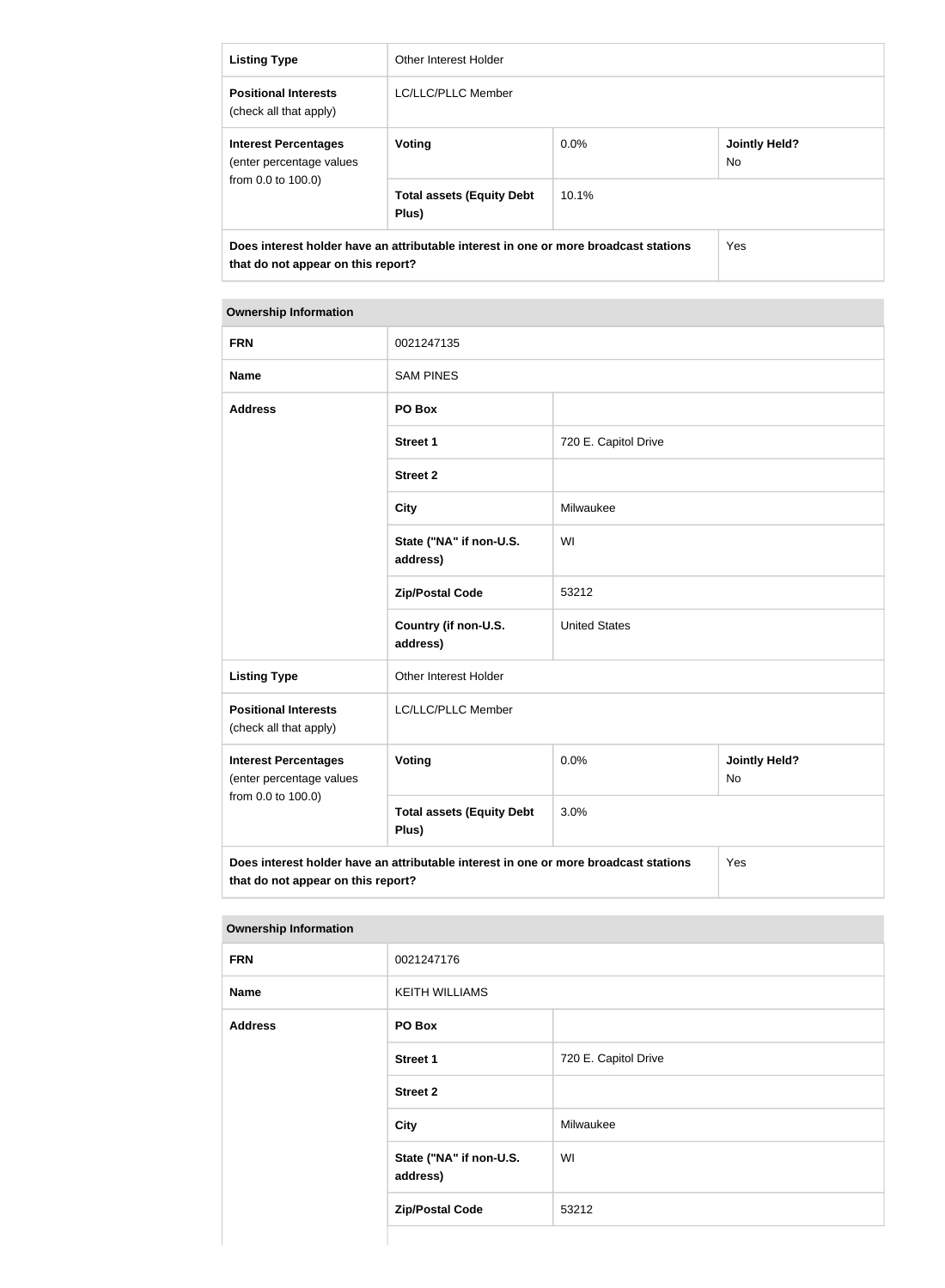|                                                                                                                            | Country (if non-U.S.<br>address)          | <b>United States</b> |                                   |
|----------------------------------------------------------------------------------------------------------------------------|-------------------------------------------|----------------------|-----------------------------------|
| <b>Listing Type</b>                                                                                                        | Other Interest Holder                     |                      |                                   |
| <b>Positional Interests</b><br>(check all that apply)                                                                      | LC/LLC/PLLC Member                        |                      |                                   |
| <b>Interest Percentages</b><br>(enter percentage values                                                                    | Voting                                    | $0.0\%$              | <b>Jointly Held?</b><br><b>No</b> |
| from 0.0 to 100.0)                                                                                                         | <b>Total assets (Equity Debt</b><br>Plus) | $3.0\%$              |                                   |
| Does interest holder have an attributable interest in one or more broadcast stations<br>that do not appear on this report? |                                           | <b>Yes</b>           |                                   |

# **Ownership Information FRN** 0021247184 **Name** TIM COLLIGAN **Address PO Box Street 1** 720 E. Capitol Drive **Street 2 City** Milwaukee **State ("NA" if non-U.S. address)** WI **Zip/Postal Code** 53212 **Country (if non-U.S. address)** United States Listing Type **Conservation** Other Interest Holder **Positional Interests** (check all that apply) LC/LLC/PLLC Member **Interest Percentages** (enter percentage values from 0.0 to 100.0) **Voting Voting Definition Jointly Held?** No **Total assets (Equity Debt Plus)** 3.0% **Does interest holder have an attributable interest in one or more broadcast stations that do not appear on this report?** Yes

#### **Ownership Information**

| 0021247192                          |                      |
|-------------------------------------|----------------------|
| <b>ERIC DAVIDSON</b>                |                      |
| PO Box                              |                      |
| <b>Street 1</b>                     | 720 E. Capitol Drive |
| <b>Street 2</b>                     |                      |
| City                                | Milwaukee            |
| State ("NA" if non-U.S.<br>address) | WI                   |
|                                     |                      |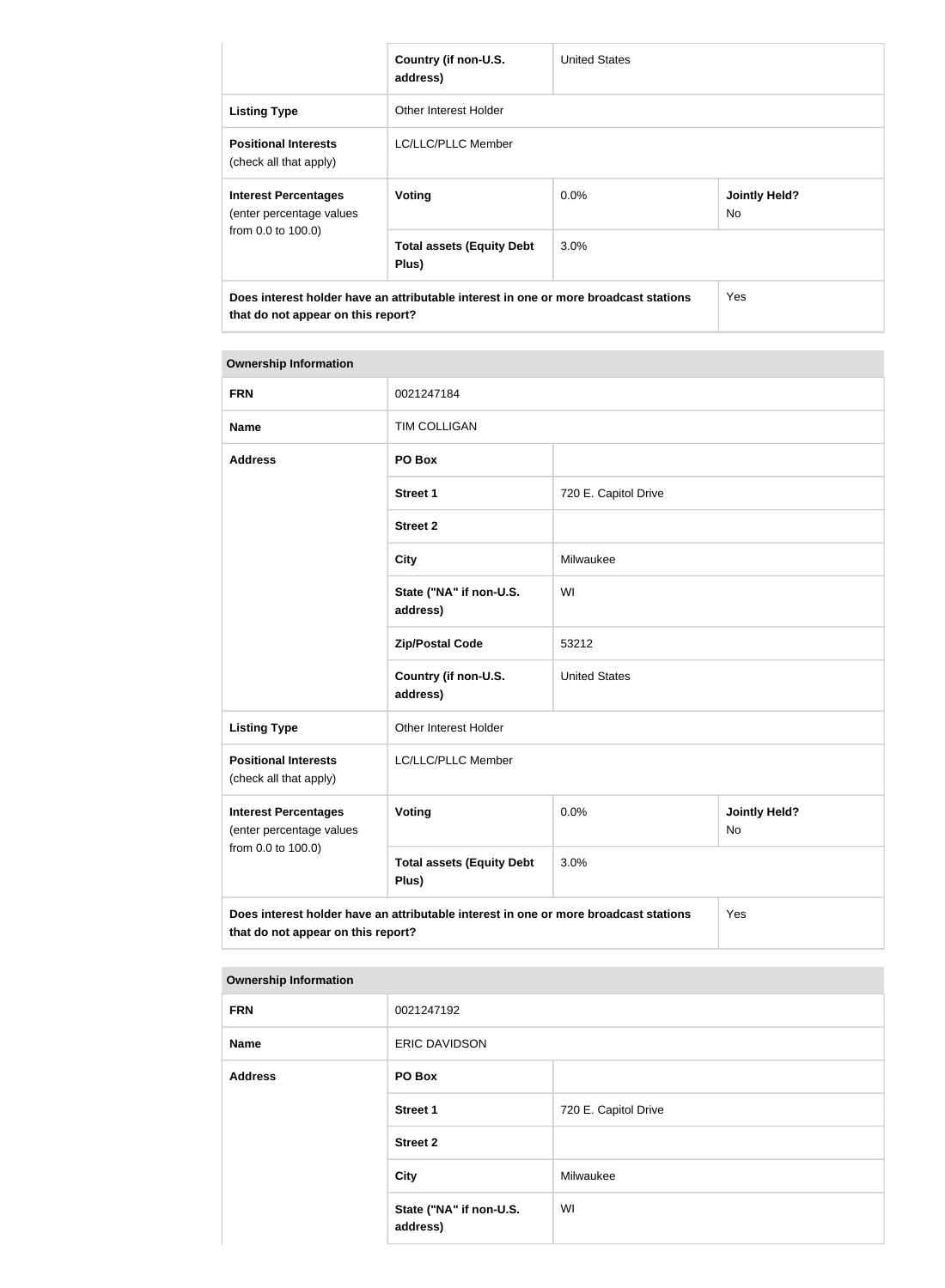|                                                                                                                                                                                                             | <b>Zip/Postal Code</b>                    | 53212                |                                   |
|-------------------------------------------------------------------------------------------------------------------------------------------------------------------------------------------------------------|-------------------------------------------|----------------------|-----------------------------------|
|                                                                                                                                                                                                             | Country (if non-U.S.<br>address)          | <b>United States</b> |                                   |
| <b>Listing Type</b>                                                                                                                                                                                         | Other Interest Holder                     |                      |                                   |
| <b>Positional Interests</b><br>(check all that apply)                                                                                                                                                       | LC/LLC/PLLC Member                        |                      |                                   |
| <b>Interest Percentages</b><br>(enter percentage values<br>from 0.0 to 100.0)                                                                                                                               | <b>Voting</b>                             | 0.0%                 | <b>Jointly Held?</b><br><b>No</b> |
|                                                                                                                                                                                                             | <b>Total assets (Equity Debt</b><br>Plus) | 3.0%                 |                                   |
| Does interest holder have an attributable interest in one or more broadcast stations<br>that do not appear on this report?                                                                                  |                                           |                      | Yes                               |
|                                                                                                                                                                                                             |                                           |                      |                                   |
| (b) Respondent certifies that any interests, including equity, financial, or voting<br>Yes<br>interests, not reported in this filing are non-attributable.<br>If "No," submit as an exhibit an explanation. |                                           |                      |                                   |

| (c) Does the Respondent or any reported interest holder         | No. |
|-----------------------------------------------------------------|-----|
| hold an attributable interest in any newspaper entities in      |     |
| the same market as any station for which this report is         |     |
| filed, as defined in 47 C.F.R. Section 73.3555?                 |     |
| If "Yes," provide information describing the interest(s), using |     |
| EITHER the subform OR the spreadsheet option below.             |     |
| Respondents with a large number (50 or more) of entries to      |     |
| submit should use the spreadsheet option.                       |     |
| NOTE: Spreadsheets must be submitted in a special XML           |     |
| Spreadsheet format with the appropriate structure that is       |     |
| specified in the documentation. For instructions on how to      |     |
| use the spreadsheet option to complete this question            |     |
| (including templates to start with), please Click Here.         |     |
| If using the subform, leave the percentage of total assets      |     |
| (Equity Debt Plus) field blank for an interest holder unless    |     |
| that interest holder has an attributable interest in the        |     |
| newspaper entity solely on the basis of the Commission's        |     |
| Equity Debt Plus attribution standard, 47 C.F.R. Section        |     |
| 73.3555, Note 2(i). If using an XML Spreadsheet, enter "NA"     |     |
| into the percentage of total assets (Equity Debt Plus) field    |     |
| for an interest holder unless that interest holder has an       |     |
| attributable interest in the newspaper entity solely on the     |     |
| basis of the Commission's Equity Debt Plus attribution          |     |
| standard.                                                       |     |
| The Respondent must provide an FCC Registration Number          |     |
| for each interest holder reported in response to this           |     |
| question. Please see the Instructions for detailed information  |     |
| and guidance concerning this requirement.                       |     |

**(d) Are any of the individuals listed as an attributable interest holder in the Respondent married to each other or related to each other as parentchild or as siblings?** Yes

If "Yes," provide the following information for each such the relationship.